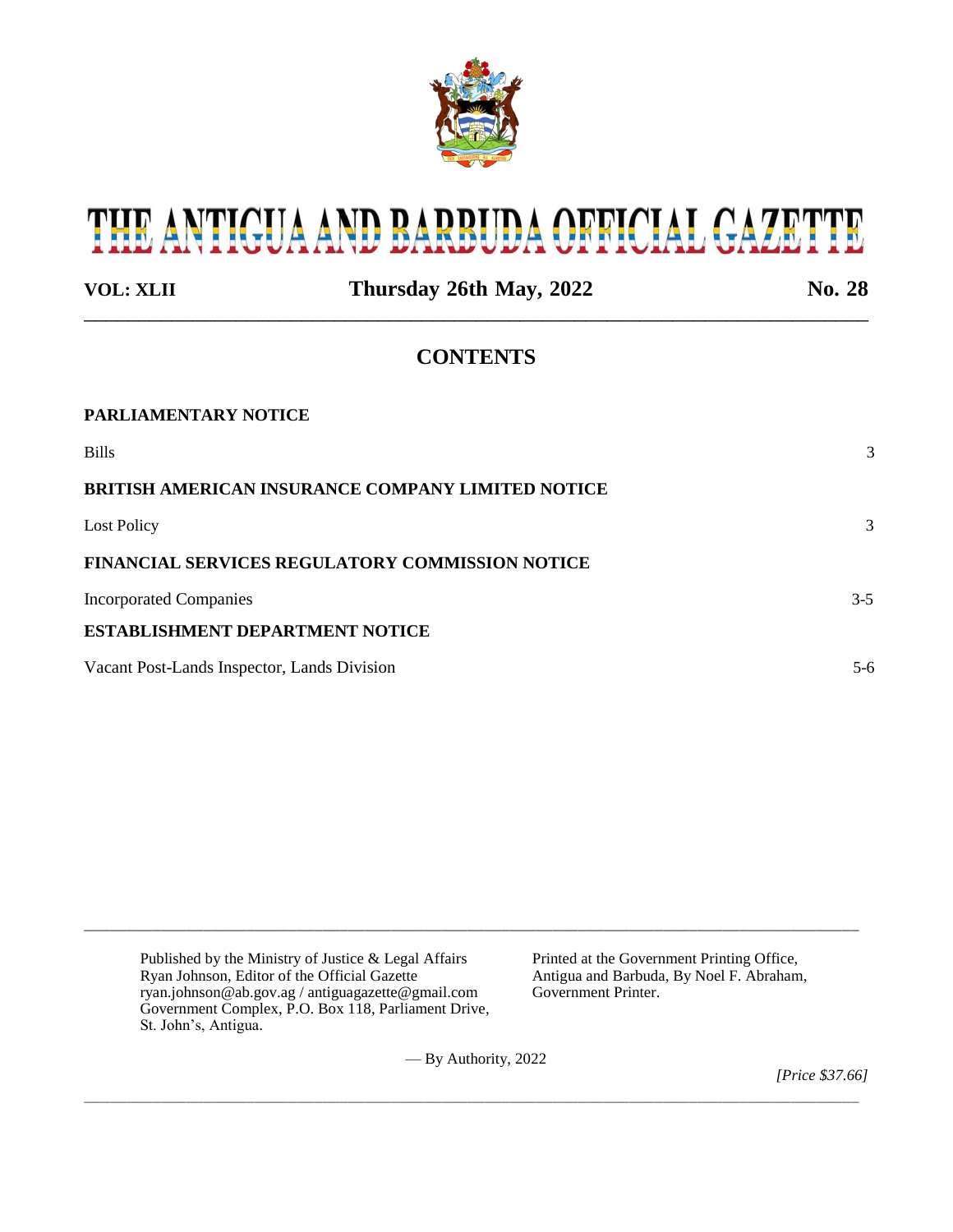## **PUBLICATION WITHIN THE OFFICIAL GAZETTE**

The Official Gazette, the official newspaper of the Government of Antigua and Barbuda, is published every Thursday either online or in print form at the Government Printery.

#### **Notice Submissions and Style**

Notices for publication and related correspondence should be addressed to Mr. Ryan Johnson, Editor of the Official Gazette, at the following email addresses: **ryan.johnson@ab.gov.ag / antiguagazette@gmail.com**

That is the preferred method of communication for **all** correspondence (especially when sending Notices/information which must be sent in Microsoft Word format) to be published in the Gazette.

Letter headings should be addressed to: Mr. Ryan Johnson Editor of the Official Gazette Ministry of Justice & Legal Affairs Parliament Drive Queen Elizabeth Highway P.O. Box 118 Antigua

Microsoft Word is the preferred format for notice submissions. Please do not send notices only in PDF format as errors may occur when converting to Word. Image files should be sent in JPG or PNG format.

"Therefore, please send all notice submissions in the Microsoft Word format and a PDF version of such Notice only where there are signatures to be included in the notice submission (document)." This applies to all institutions including governmental, financial and other commercial institutions. Additionally, for the security purposes of any financial information being sent, the institution's Information Technology (IT) personnel can lock the information as a JPEG in a Microsoft Word document and send the information to the Editor in that prescribed manner.

The Gazette Department reserves the right to apply its in-house style to all notices. Any corrections which are related to style will be made at the discretion of the Editor for reasons of consistency.

### **Deadlines**

The deadline for submitting notices for publication in the principal edition is midday Monday on every week for all commercial and Government notices, in the week of publication.

\*Late notices may be accepted at the discretion of the Editor.

The deadline for cancelling notices in the principal edition is 12.00 midday Wednesday. Please call the Gazette Office immediately to cancel a notice, and confirm by email.

#### **Advertising Rates**

Publication Fee \$106.20 Eastern Caribbean Dollars. Annual Subscription Fee: \$215 Eastern Caribbean Dollars

\*Advertising rates are not negotiable.

Antigua and Barbuda Official Gazettes are published directly online at [www.gazette.gov.ag](http://www.gazette.gov.ag/)

All editions are also available on subscription from the Antigua and Barbuda Government Printery, St. John's, Antigua (telephone: (268) 562-5168/ (268) 462-0510).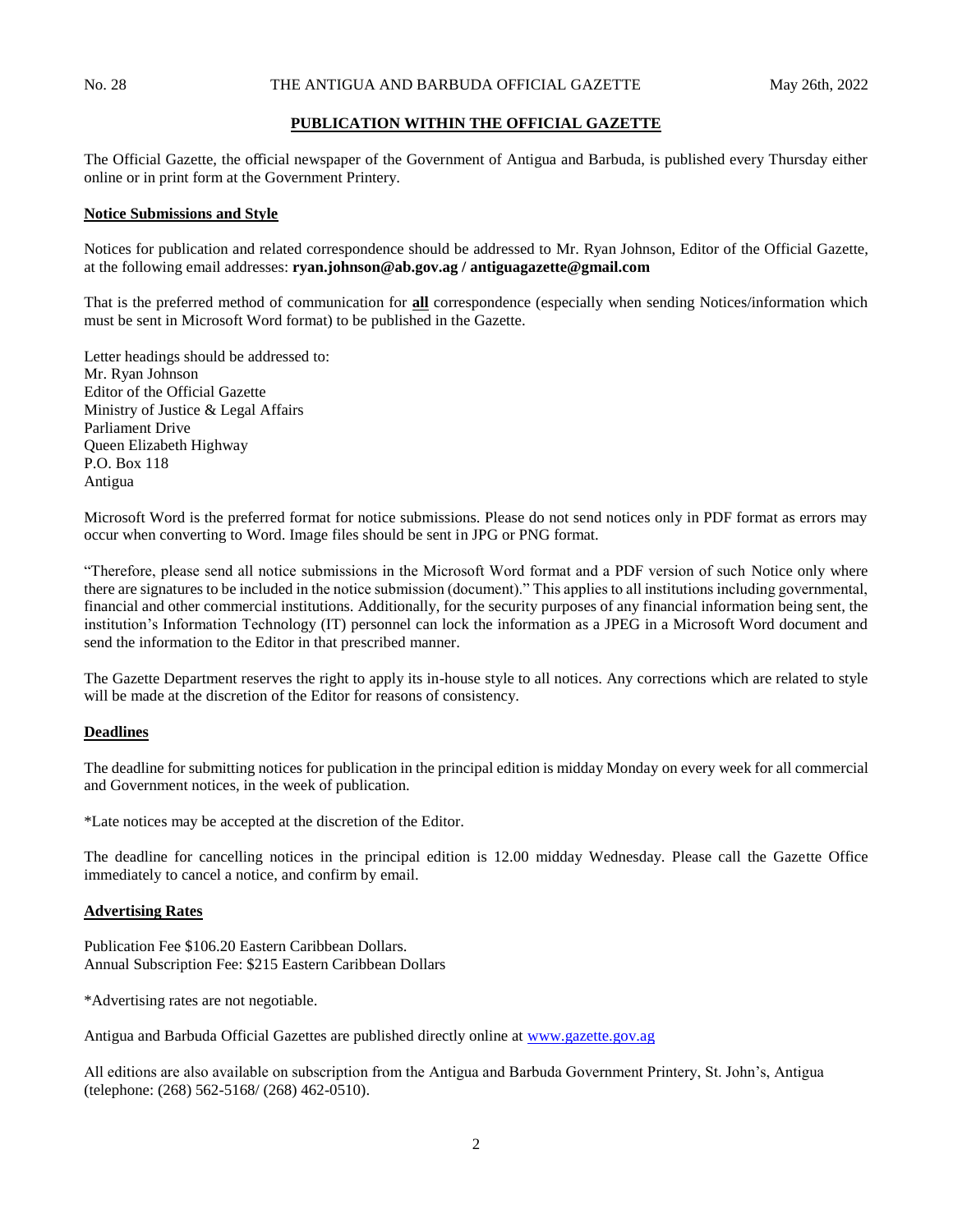# **NOTICES**

#### No. 18

The following BILLS which are to be introduced into Parliament is circulated with this Gazette and form part thereof:

## **BILLS**

"Income Tax (Amendment) Bill, 2022"

"Companies (Amendment) Bill, 2022"

"Social Protection (Amendment) Bill, 2022"

"Architects (Professions) (Amendment) Bill, 2022"

"Magistrate's Code of Procedure (Amendment) Bill, 2022"

"Pesticides and Toxic Chemicals Control (Amendment) Bill, 2022"

"Supplementary Appropriation (2016) Bill, 2022"

"Supplementary Appropriation (2017) Bill, 2022"

"Supplementary Appropriation (2018) Bill, 2022"

"Supplementary Appropriation (October 2015 to December 2015) Bill, 2022"

"Supplementary Appropriation (2019) Bill, 2022"

"Automatic Exchange of Financial Account Information (Amendment) Bill, 2022"

*British American Insurance Company Limited Notice*

# **BRITISH AMERICAN INSURANCE**

*\_\_\_\_\_\_\_\_\_\_\_\_\_\_\_\_\_\_\_\_\_\_\_\_\_\_\_\_\_\_\_\_\_\_\_\_\_\_\_\_\_\_\_\_\_\_\_\_\_\_\_\_\_\_\_\_\_\_\_\_\_\_\_\_\_\_\_\_\_\_\_\_\_\_\_\_\_\_\_\_\_\_\_\_\_\_\_\_\_\_\_\_\_\_\_\_\_\_\_\_*

#### **COMPANY LIMITED**

#### **(In Judicial Management)**

**Ed Marvin Williams** of **Freetown St. Phillip's, Antigua, Policy No. BTG316356**

**The individual listed above has made a sworn declaration that his Policy issued by British American Insurance Company Limited has been lost and having made Application to the Judicial Manager, notice is hereby given that unless objection is raised within one (1) month, commencing on the date hereof, the policy holder noted above, will be entitled to receive any benefits that are being made available through the Policy Assistance Scheme.**

**Dated the 27th day of April 2022**

**Cleveland Seaforth Judicial Manager**

#### *Financial Services Regulatory Commission Notice*

A. Pursuant to Section 9 of the International Business Corporations Act, Cap. 222 of the Revised Laws of Antigua and Barbuda, notice is hereby given that the following entities were incorporated during the month of April, 2022.

*\_\_\_\_\_\_\_\_\_\_\_\_\_\_\_\_\_\_\_\_\_\_\_\_\_\_\_\_\_\_\_\_\_\_\_\_\_\_\_\_\_\_\_\_\_\_\_\_\_\_\_\_\_\_\_\_\_\_\_\_\_\_\_\_\_\_\_\_\_\_\_\_\_\_\_\_\_\_\_\_\_\_\_\_\_\_\_\_\_\_\_\_\_\_\_\_\_\_\_\_*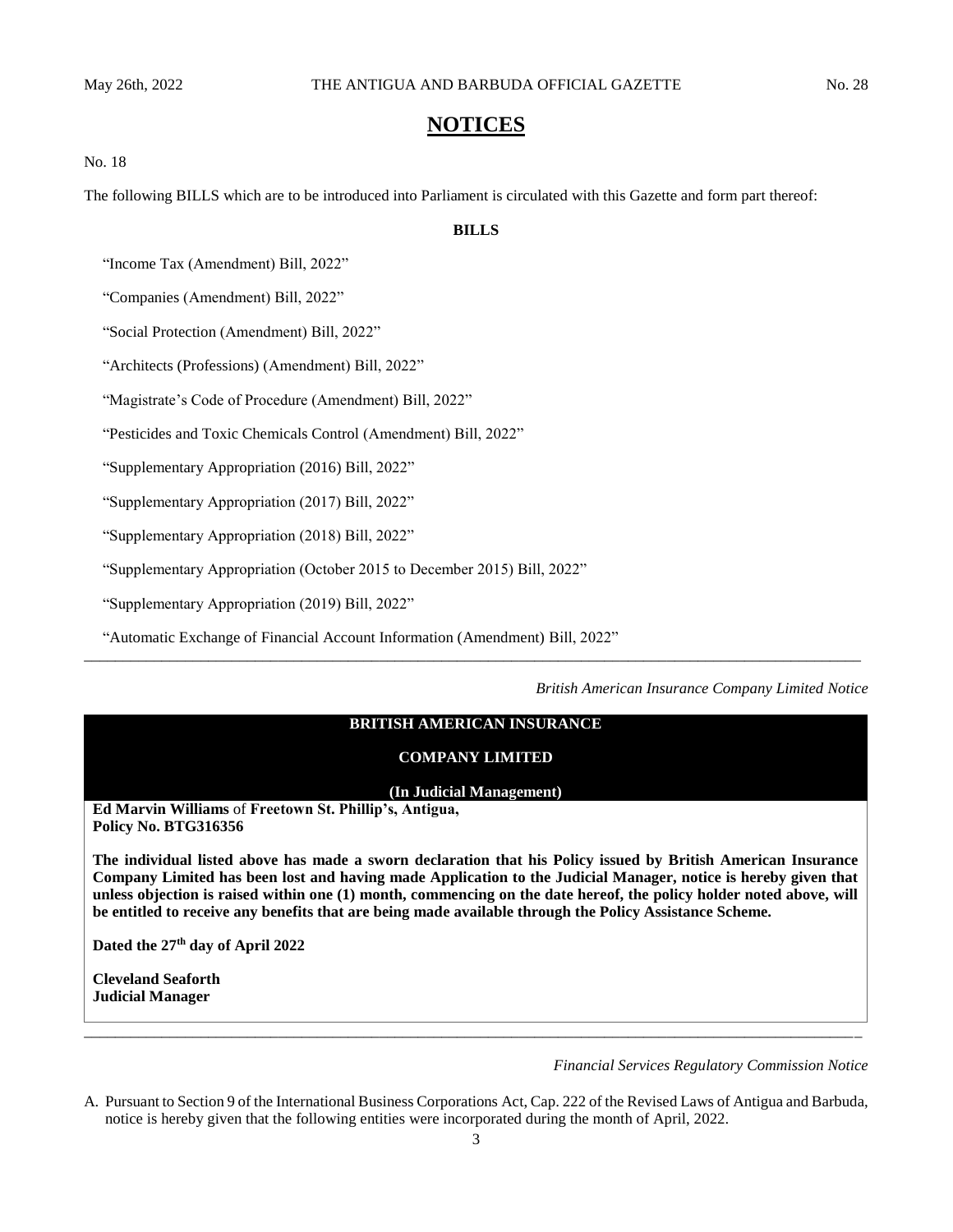|                   | $\bf{I} \bf{B} \bf{C}$ # | Name of IBC                                                    | <b>Corporate Service Provider</b>                | Incorporation<br><b>Date</b> |
|-------------------|--------------------------|----------------------------------------------------------------|--------------------------------------------------|------------------------------|
| 1.                | 17516                    | LJ Group Ltd.                                                  | Marian Barbara Hesse                             | 04/01/2022                   |
| 2.                | 17517                    | Mangrove Cay Ltd.                                              | Corporate & Trust Services (Caribbean) Limited   | 04/04/2022                   |
| $\overline{3}$ .  | 17518                    | Cedar Bay Ltd.                                                 | Corporate & Trust Services (Caribbean) Limited   | 04/04/2022                   |
| 4.                | 17519                    | Bay Crest Ltd.                                                 | Corporate & Trust Services (Caribbean) Limited   | 04/04/2022                   |
| $\overline{5}$ .  | 17520                    | Blue Ridge Ltd.                                                | Corporate & Trust Services (Caribbean) Limited   | 04/04/2022                   |
| 6.                | 17521                    | Deep Creek Ltd.                                                | Corporate & Trust Services (Caribbean) Limited   | 04/04/2022                   |
| 7.                | 17522                    | Little Harbour Ltd.                                            | Corporate & Trust Services (Caribbean) Limited   | 04/04/2022                   |
| $\overline{8}$ .  | 17523                    | Reel Fine Ltd.                                                 | Nautical Management Services Limited             | 06/04/2022                   |
| 9.                | 17524                    | LPJC Ltd.                                                      | Dr. Vanetta Rodgers                              | 01/04/2022                   |
| 10.               | 17525                    | Sattias Ltd.                                                   | APN Corporate and Management Services<br>Limited | 04/11/2022                   |
| 11.               | 17526                    | African Diaspora Development<br>Company Limited                | Anaheim Investment Group Services Limited        | 04/13/2022                   |
| 12.               | 17529                    | <b>Optima Maritime Company</b><br>Limited                      | <b>CMT Corporate Services Limited</b>            | 04/19/2022                   |
| 13.               | 17530                    | Atlantis Technology Ltd.                                       | Corporate & Trust Services (Caribbean) Limited   | 04/19/2022                   |
| 14.               | 17531                    | <b>African Diaspora Technology</b><br><b>Solutions Limited</b> | Anaheim Investment Group Services Limited        | 04/19/2022                   |
| 15.               | 17532                    | <b>Emergent Fidelity Technologies</b><br>Ltd.                  | Corporate & Trust Services (Caribbean) Limited   | 04/22/2022                   |
| 16.               | 17533                    | Global Compass Dynamics Ltd.                                   | Corporate & Trust Services (Caribbean) Limited   | 04/22/2022                   |
| 17.               | 17535                    | Eyewitness Systems Ltd.                                        | Corporate & Trust Services (Caribbean) Limited   | 04/22/2022                   |
| 18.               | 17536                    | Cardinal Ventures Ltd.                                         | Corporate & Trust Services (Caribbean) Limited   | 04/27/2022                   |
| 19.               | 17537                    | Framework Consulting Ltd.                                      | Corporate & Trust Services (Caribbean) Limited   | 04/22/2022                   |
| 20.               | 17538                    | West Innovative Barista Ltd.                                   | Corporate & Trust Services (Caribbean) Limited   | 04/22/2022                   |
| 21.               | 17539                    | Strategy Ark Collective Ltd.                                   | Corporate & Trust Services (Caribbean) Limited   | 04/22/2022                   |
| 22.               | 17540                    | Fintech (Antigua) Limited                                      | Marian Barbara Hesse                             | 04/20/2022                   |
| $\overline{23}$ . | 17541                    | Hikr Ltd.                                                      | Marian Barbara Hesse                             | 04/25/2022                   |
| 24.               | 17542                    | Midway PTY. Ltd.                                               | Stacy-Richards Roach                             | 04/28/2022                   |
| 25.               | 17543                    | Fije Shipping Company Limited                                  | <b>CMT Corporate Services Limited</b>            | 04/29/2022                   |
| 26.               | 17544                    | Mije Shipping Company Limited                                  | <b>CMT Corporate Services Limited</b>            | 04/29/2022                   |

B. Pursuant to Section 335(6) of the International Business Corporation Act Cap. 222 of the Revised Laws of Antigua and Barbuda, notice is hereby given that the following entities were reinstated during the month of April, 2022.

|    | $\bf{BC}$ # | <b>Name of IBC</b>                  | <b>Corporate Service Provider</b>     | <b>Reinstatement</b><br>Date |
|----|-------------|-------------------------------------|---------------------------------------|------------------------------|
|    | 11849       | Liner Shipping Company Limited      | <b>CMT Corporate Services Limited</b> | 04/04/2022                   |
| 2. | 16873       | Discharger Shipping Company Limited | <b>CMT Corporate Services Limited</b> | 04/04/2022                   |
| 3. | 15729       | BC San Francisco Shipping Ltd.      | <b>CMT Corporate Services Limited</b> | 04/04/2022                   |
| 4. | 15730       | BC Mumbai Shipping Ltd.             | <b>CMT Corporate Services Limited</b> | 04/04/2022                   |
|    | 15177       | Forsetti Shipping Ltd.              | <b>CMT Corporate Services Limited</b> | 04/04/2022                   |
| 6. | 8132        | <b>Obligo Holdings Limited</b>      | <b>CMT Corporate Services Limited</b> | 04/04/2022                   |

C. Pursuant to Section 182 and 183 of the international Business Corporation Act, Cap. 222 of the Revised Laws of Antigua and Barbuda, notice is hereby given that the below named companies were continued.

| $\textbf{IBC} \#$ | Name Of Company                | <b>Corporate Service Provider</b> | Date Continued |
|-------------------|--------------------------------|-----------------------------------|----------------|
| 17514             | Gamilton Investment Ltd.       | Eliega Corporate Services Ltd     | 04/11/2022     |
| 17527             | Vasta Investment Services Ltd. | Eliega Corporate Services Ltd     | 04/13/2022     |
| 17528             | Aquarius Management Inc.       | Eliega Corporate Services Ltd     | 03/21/2022     |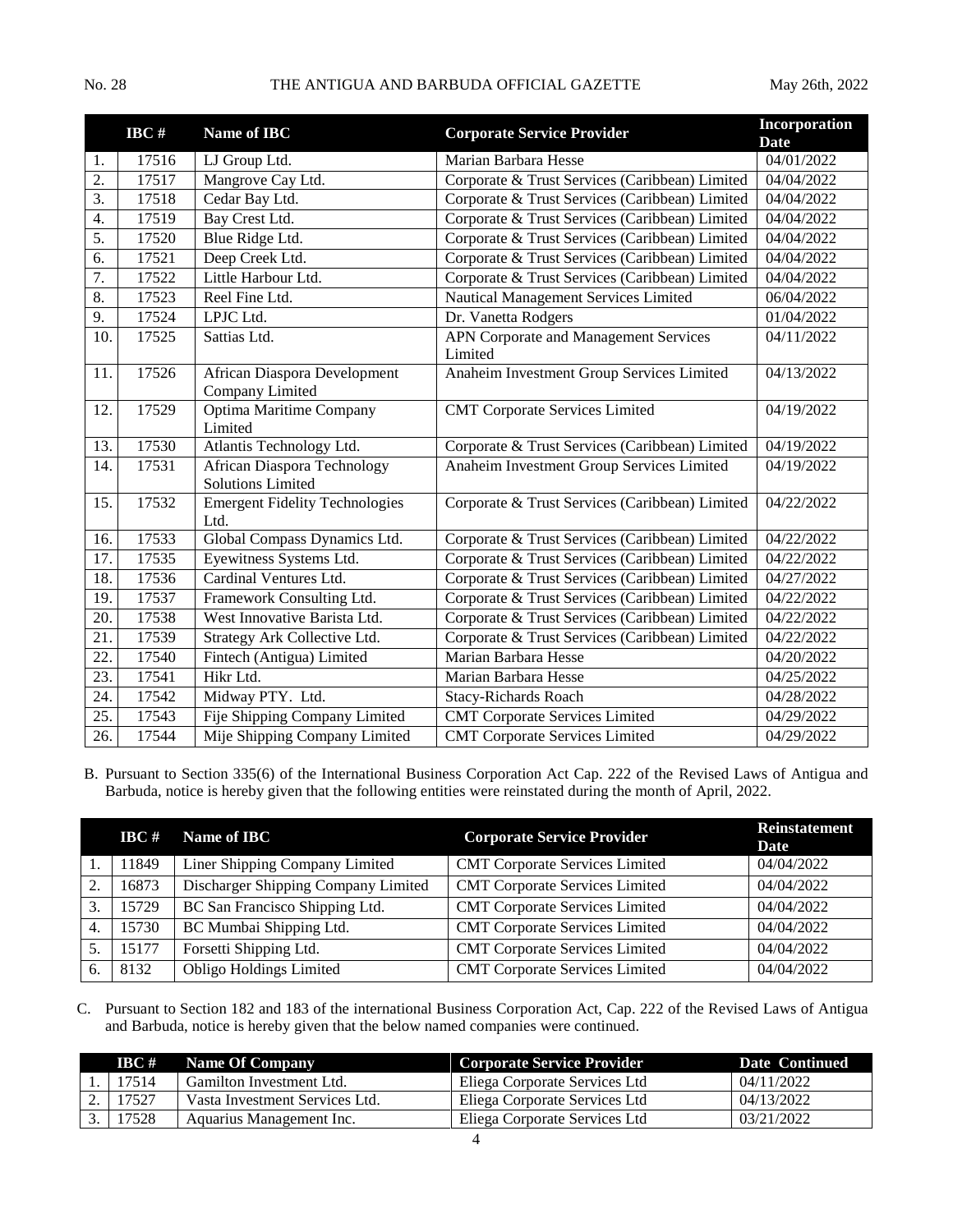D. Pursuant to Section 335 (1) *(a)* of the International Business Corporation Act, Cap. 222 of the Revised laws of Antigua and Barbuda, notice is hereby given that the following entities were struck from the register.

|    | #<br>$\bf IBC$ | Name of IBC                              | <b>Name of Corporate Service Provider</b> | <b>Struck Date</b> |
|----|----------------|------------------------------------------|-------------------------------------------|--------------------|
|    | 17381          | Holland Global Partners Ltd.             | <b>Stacy Richards - Roach</b>             | 04/17/2022         |
| 2. | 17380          | World Conquest Capital Ltd.              | <b>Stacy Richards - Roach</b>             | 04/17/2022         |
| 3. | 17383          | Vetus (IBC) Company Limited              | <b>Stacy Richards - Roach</b>             | 04/17/2022         |
| 4. | 16496          | Stellar Atlantic Limited                 | Nautical Management Services Limited      | 04/17/2022         |
| 5. | 16495          | Short Island Shipping Company Limited    | <b>CMT Corporate Services Limited</b>     | 04/17/2022         |
| 6. | 16894          | Borgen II Shipping Company Limited       | <b>CMT Corporate Services Limited</b>     | 04/17/2022         |
|    | 7. 14913       | Caribe Merchant Shipping (Antigua)       | <b>CMT Corporate Services Limited</b>     | 04/17/2022         |
|    |                | Limited                                  |                                           |                    |
| 8. | 14915          | NCO Financial Services (Antigua) Limited | <b>CMT</b> Corporate Services Limited     | 04/17/2022         |
| 9. | 10808          | Findley and Associates Inc.              | AIT Management Services (2001) Limited    | 04/17/2022         |
|    | 10 17267       | Veterinary Developments Limited          | Company Management (Antigua) Limited      | 04/17/2022         |
|    | 11 12575       | West-Tomlin Incorporated                 | Company Management (Antigua) Limited      | 04/17/2022         |
|    | 16498          | Al Holdings Company Limited              | Company Management (Antigua) Limited      | 04/17/2022         |
|    | 13 15422       | Astra Shipping Ltd                       | <b>CMT</b> Corporate Services Limited     | 05/16/2022         |

Bunny Govia-Butler (Mrs.) **Manager, IBCs & CMTSPs** 

*Establishment Department Notice*

**Vacancy Notice**

*\_\_\_\_\_\_\_\_\_\_\_\_\_\_\_\_\_\_\_\_\_\_\_\_\_\_\_\_\_\_\_\_\_\_\_\_\_\_\_\_\_\_\_\_\_\_\_\_\_\_\_\_\_\_\_\_\_\_\_\_\_\_\_\_\_\_\_\_\_\_\_\_\_\_\_\_\_\_\_\_\_\_\_\_\_\_\_\_\_\_\_\_\_\_\_\_\_\_\_\_*

**Applications are invited from suitably qualified persons to fill the position of Lands Inspector, Lands Division, Ministry of Housing, Lands and Urban Renewal** 

| Post:                                           | <b>Lands Inspector, Lands Division</b>                                                                                                                       |  |
|-------------------------------------------------|--------------------------------------------------------------------------------------------------------------------------------------------------------------|--|
| <b>Grade:</b>                                   | $A$ 48 (A 40-34)                                                                                                                                             |  |
| Salary :                                        | \$20,616.00 per annum to \$24,264.00                                                                                                                         |  |
| <b>Specifications:</b>                          | The monitoring and administration of Crown lands in Antigua and Barbuda.                                                                                     |  |
| <b>Special Tools/</b><br><b>Equipment Used:</b> |                                                                                                                                                              |  |
|                                                 | Maps, printers, tapes, calculators, computers, laptops digitizers, scanners, GPS<br>positioning handheld units, ranging poles and plotters, metal detectors. |  |
| <b>Oualifications:</b>                          |                                                                                                                                                              |  |
|                                                 | A minimum of four (4) CXC passes to include Mathematics, English Language<br>and Geography                                                                   |  |
| <b>Responsibilities:</b>                        |                                                                                                                                                              |  |
|                                                 | Making site visits and submitting recommendations in relation to applications<br>made for leases, sales and rental of crown lands in Antigua and Barbuda;    |  |